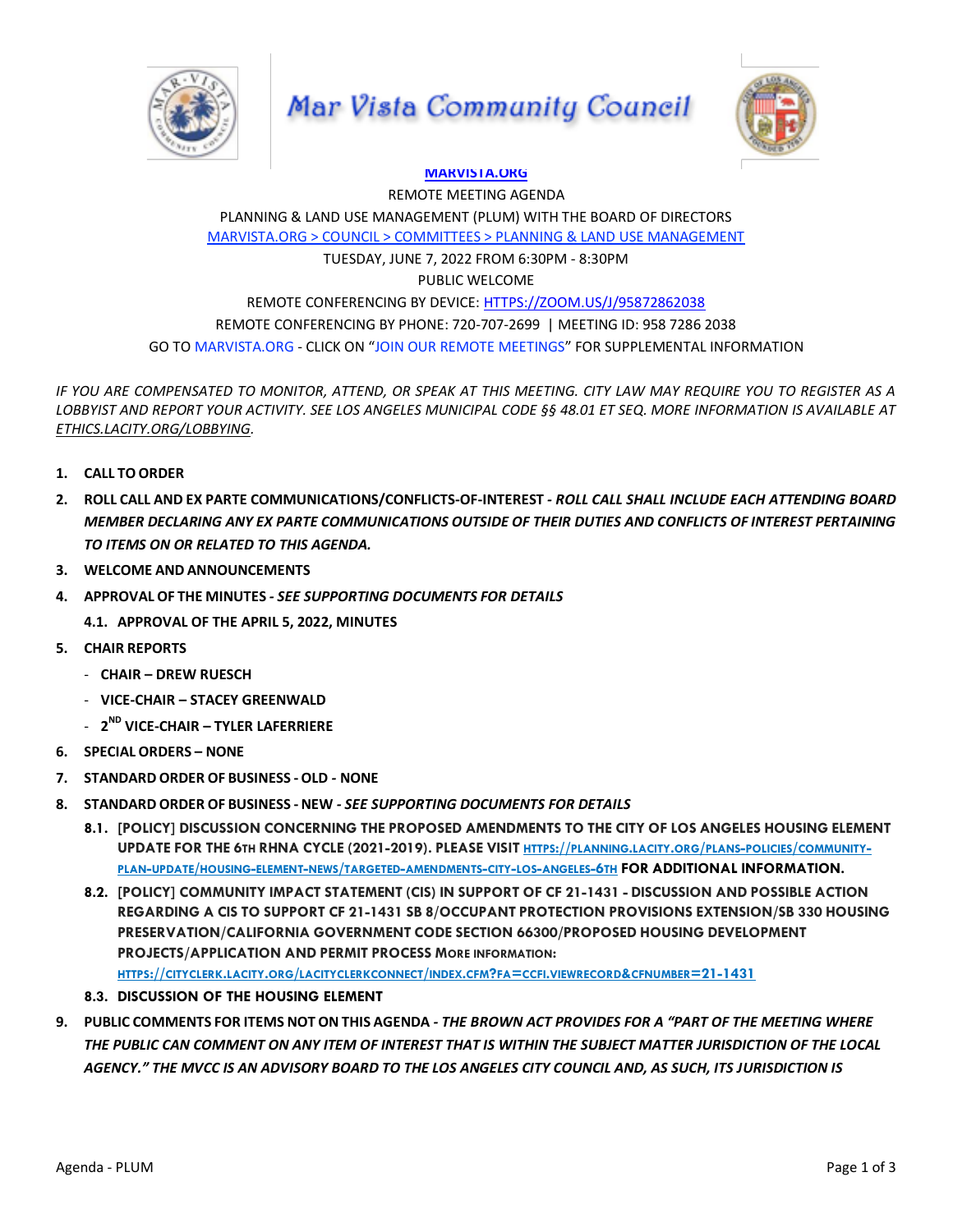*RESTRICTED WITHIN LOS ANGELES AND MOST IMPORTANTLY, THE MAR VISTA COMMUNITY. THEREFORE, PLEASE KEEP PUBLIC COMMENTS WITHIN THE MVCC JURISDICTION. THANK YOU.*

## **10. ADJOURNMENT**

**SEPTEMBER 16, 2021 RIVAS STATEMENT:** IN CONFORMITY WITH THE SEPTEMBER 16, 2021 ENACTMENT OF CALIFORNIA ASSEMBLY BILL 361 (RIVAS) AND DUE TO CONCERNS OVER COVID-19, THE MAR VISTA COMMUNITY COUNCIL MEETING WILL BE CONDUCTED ENTIRELY WITH A CALL-IN OPTION OR INTERNET-BASED SERVICE OPTION.

## **GENERAL PUBLIC COMMENT:**

EVERY PERSON WISHING TO ADDRESS THE BOARD MUST EITHER USE THE ZOOM LINK (AT THE TOP OF THIS AGENDA) OR DIAL THE PHONE NUMBER (AT THE TOP OF THIS AGENDA) AND ENTER THE MEETING ID NUMBER (AT THE TOP OF THIS AGENDA) AND THEN PRESS # TO JOIN THE MEETING. WHEN PROMPTED BY THE PRESIDING OFFICER FOR PUBLIC INPUT AT THE NEIGHBORHOOD COUNCIL MEETING, THE PUBLIC WILL BE REQUESTED TO USE THE RAISE HAND OPTION OR DIAL \*9 (FOR PHONE) TO ADDRESS THE BOARD ON ANY AGENDA ITEM BEFORE THE BOARD TAKES AN ACTION ON AN ITEM. COMMENTS FROM THE PUBLIC ON AGENDA ITEMS WILL BE HEARD ONLY WHEN THE RESPECTIVE ITEM IS BEING CONSIDERED.

COMMENTS FROM THE PUBLIC ON OTHER MATTERS NOT APPEARING ON THE AGENDA THAT ARE WITHIN THE BOARD'S JURISDICTION WILL BE HEARD DURING THE PUBLIC COMMENTS FOR ITEMS NOT ON THIS AGENDA PERIOD. PLEASE NOTE THAT UNDER THE BROWN ACT, THE BOARD IS PREVENTED FROM ACTING ON A MATTER THAT YOU BRING TO ITS ATTENTION DURING THIS PERIOD; HOWEVER, THE ISSUE RAISED BY A MEMBER OF THE PUBLIC MAY BECOME THE SUBJECT OF A FUTURE BOARD MEETING. PUBLIC COMMENT IS LIMITED TO 3 MINUTES PER SPEAKER, UNLESS ADJUSTED BY THE PRESIDING OFFICER OF THE BOARD. USE THE ZOOM LINK AND PHONE NUMBERS LISTED AT THE TOP OF THIS AGENDA.

**AB 361 UPDATES** – PUBLIC COMMENT CANNOT BE REQUIRED TO BE SUBMITTED IN ADVANCE OF THE MEETING, ONLY REAL-TIME PUBLIC COMMENT IS REQUIRED. IF THERE ARE ANY BROADCASTING INTERRUPTIONS THAT PREVENT THE PUBLIC FROM OBSERVING OR HEARING THE MEETING, THE MEETING MUST BE RECESSED OR ADJOURNED. IF MEMBERS OF THE PUBLIC ARE UNABLE TO PROVIDE PUBLIC COMMENT OR BE HEARD DUE TO ISSUES WITHIN THE NEIGHBORHOOD COUNCIL'S CONTROL, THE MEETING MUST BE RECESSED OR ADJOURNED.

**THE AMERICAN WITH DISABILITIES ACT**- AS A COVERED ENTITY UNDER TITLE II OF THE AMERICANS WITH DISABILITIES ACT, THE CITY OF LOS ANGELES DOES NOT DISCRIMINATE ON THE BASIS OF DISABILITY AND, UPON REQUEST, WILL PROVIDE REASONABLE ACCOMMODATION TO ENSURE EQUAL ACCESS TO ITS PROGRAMS, SERVICES AND ACTIVITIES. SIGN LANGUAGE INTERPRETERS, ASSISTIVE LISTENING DEVICES AND OTHER AUXILIARY AIDS AND/OR SERVICES, MAY BE PROVIDED UPON REQUEST. TO ENSURE AVAILABILITY OF SERVICES, PLEASE MAKE YOUR REQUEST AT LEAST 3 BUSINESS DAYS (72 HOURS) PRIOR TO THE MEETING YOU WISH TO ATTEND BY CONTACTING KATHRYN WHEELER BY EMAIL: [KATHRYN.WHEELER@MARVISTA.ORG](mailto:KATHRYN.WHEELER@MARVISTA.ORG)\_OR PHONE NC SUPPORT AT: (213) 978-1551.

**PUBLIC POSTING OF AGENDAS** - AGENDAS ARE POSTED FOR PUBLIC REVIEW AT MAR VISTA RECREATION CENTER, 11430 WOODBINE STREET, MAR VISTA, CA 90066 OR [MARVISTA.ORG.](http://marvista.org/) YOU CAN ALSO RECEIVE OUR AGENDAS VIA EMAIL BY SUBSCRIBING TO L.A. CITY'S EARLY NOTIFICATION SYSTEM (ENS)